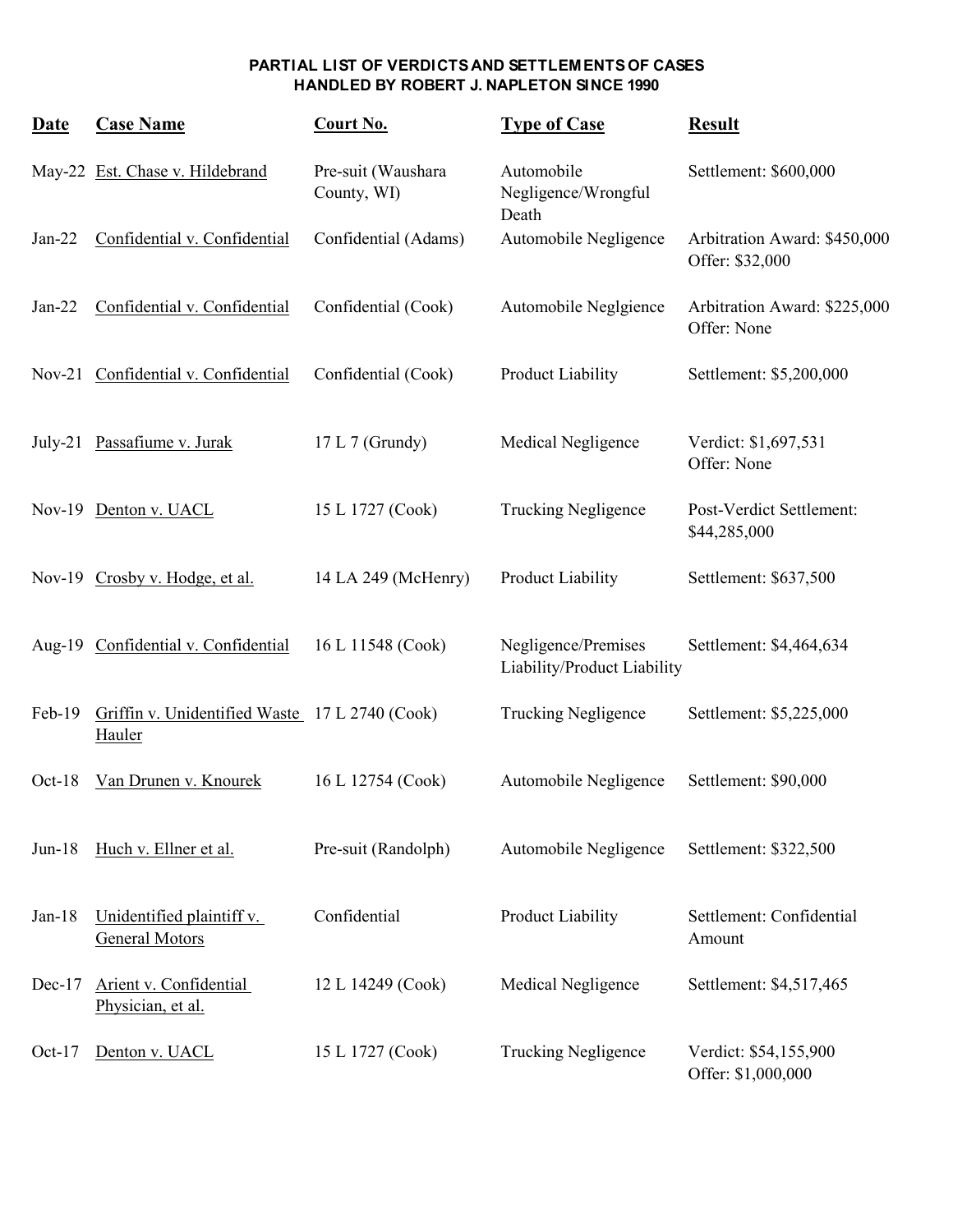| $Oct-17$  | Ohde v. Patel, et al.                                       | 15 L 4423 (Cook)     | Automobile Negligence/<br>Nursing Home Neglect | Settlement: \$386,500                    |
|-----------|-------------------------------------------------------------|----------------------|------------------------------------------------|------------------------------------------|
|           | May-17 Brandt v. Hirsi, et al.                              | 15 L 5233 (Cook)     | Automobile Negligence                          | Verdict: 467,472<br>Offer: \$125,000     |
| $Jan-17$  | Blockmon v. Cutco, et al.                                   | 14 L 8538 (Cook)     | Automobile Negligence                          | Verdict: \$4,768,351<br>Offer: \$500,000 |
| Oct- $16$ | Hansen v. Scipta                                            | 14 L 10476 (Cook)    | Automobile Negligence                          | Verdict: \$243,485<br>Offer: \$50,000    |
| $Sep-16$  | Havrilla v. Dreyer Medical<br>Clinic, et al.                | 15 L 166 (Will)      | Medical Negligence                             | Settlement: \$185,000                    |
| $Jun-16$  | Ranquist v. Jack's Sealcoating, 14 L 11418 (Cook)<br>et al. |                      | Premises Liability                             | Settlement: \$840,000                    |
|           | Mar-16 Arient v. Hussein, et al.                            | 12 L 14249 (Cook)    | Medical Negligence                             | Verdict: \$7,884,761<br>Offer: \$150,000 |
| Feb-16    | Boyle v. Shala                                              | 14 L 9883 (Cook)     | Automobile Negligence                          | Verdict: \$49,956<br>Offer: \$15,749.03  |
|           | Dec-15 Dolan v. Gonzalez                                    | 14 L 10475 (Cook)    | Automobile Negligence                          | Settlement: \$745,000                    |
|           | Aug-15 Williams v. Schaer                                   | 12 L 14398 (Cook)    | Automobile Negligence                          | Settlement: \$1,325,000                  |
|           | Apr-15 Dituro v. Dabhade                                    | 13 L 8638 (Cook)     | Medical Negligence                             | Settlement: \$900,000                    |
|           | Apr-15 Durkovic v. Suhail                                   | No suit filed (Cook) | Automobile Negligence                          | Settlement: \$100,000                    |
|           | Dec-14 Doe v. Elgin School Dist. U46 11 L 6977 (Cook)       |                      | Sexual Abuse                                   | Settlement: \$100,000                    |
|           | Dec-14 Leeper v. Buduric                                    | 12 L 14605 (Cook)    | <b>Trucking Negligence</b>                     | Settlement: \$175,000                    |
|           | Dec-14 Stibich v. Vandekamp                                 | 14 L 10336 (Cook)    | Automobile Negligence                          | Settlement: \$250,500                    |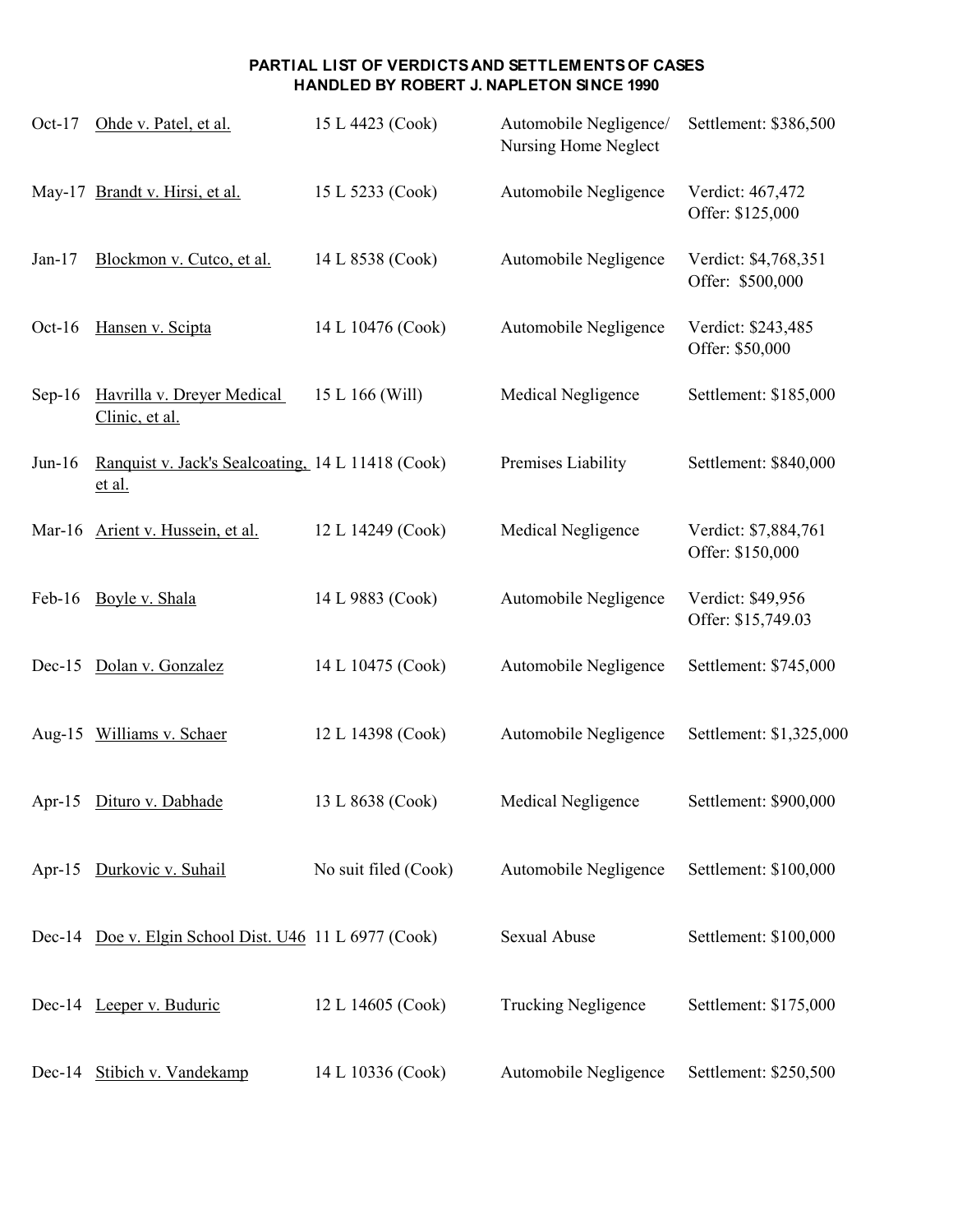|          | Nov-14 Yasko v. Reliance Standard                          | 12-cv-2658 (Northern<br>Dist. of Illinois)                | <b>Insurance Coverage</b><br>Dispute     | Judgment: \$1,000,000                    |
|----------|------------------------------------------------------------|-----------------------------------------------------------|------------------------------------------|------------------------------------------|
|          | Nov-14 Gavin v. American Access<br><b>Casualty Company</b> | 13 L 3109 (Cook)                                          | Automobile Negligence                    | Settlement: \$75,500                     |
| $Oct-14$ | Hoffman v. Crane, et al.                                   | 07 L 11406 (Cook)                                         | <b>Trucking Negligence</b>               | Post-Verdict Settlement:<br>\$34,000,000 |
| $Oct-14$ | Podbielniak v. Lazard                                      | 11 L 5443 (Cook)                                          | Automobile Negligence                    | Settlement: \$60,000                     |
| $Oct-14$ | Cervantes v. Losers, et al.                                | 13 L 112 (Peoria)                                         | Automobile Negligence                    | Settlement: \$52,500                     |
| $Sep-14$ | Eberhardy v. Wisconsin<br>Central                          | 12-cv-463 (Winnebago,<br>WI)                              | Federal Employer<br>Liability Act (FELA) | Settlement: \$450,000                    |
|          | Aug-14 Johnson v. Correct Roofing                          | 14-cv-135 (Eastern<br>District, Arkansas)                 | Automobile Negligence                    | Settlement: \$100,005                    |
|          | Aug-14 Reynolds v. Hydra-Tech                              | 10-cv-1364 (Central Dist., Product Liability<br>Illinois) |                                          | Settlement: \$460,000                    |
| $Jun-14$ | Gutama v. Fabco                                            | 12-cv-2671 (Northern<br>Dist., Illinois)                  | <b>Product Liability</b>                 | Settlement: \$125,000                    |
| $Jun-14$ | O'Halloran v. Valentis                                     | 12 L 1213 (Cook)                                          | Automobile Negligence                    | Settlement: 148,500                      |
|          | Jun-14 Reif v. Walgreen Co.                                | 10 L 13730 (Cook)                                         | Premises Liability                       | Settlement: Confidential<br>Amount       |
|          | Apr-14 Doe v. ABC Company                                  | Confidential                                              | <b>Trucking Negligence</b>               | Settlement: \$1,750,000                  |
|          | Mar-14 Jones v. Franklin                                   | 13 L 128 (McLean)                                         | Automobile Negligence                    | Settlement: \$50,000                     |
|          | Mar-14 Mortensen v. Osmani                                 | 09 L 476 (Ogle)                                           | Medical Malpractice                      | Verdict: \$156,477<br>Offer: None        |
| Feb-14   | Ryden v. Confidential<br>Restaurant                        | 11 L 11847 (Cook)                                         | Product Liability                        | Settlement: \$180,000                    |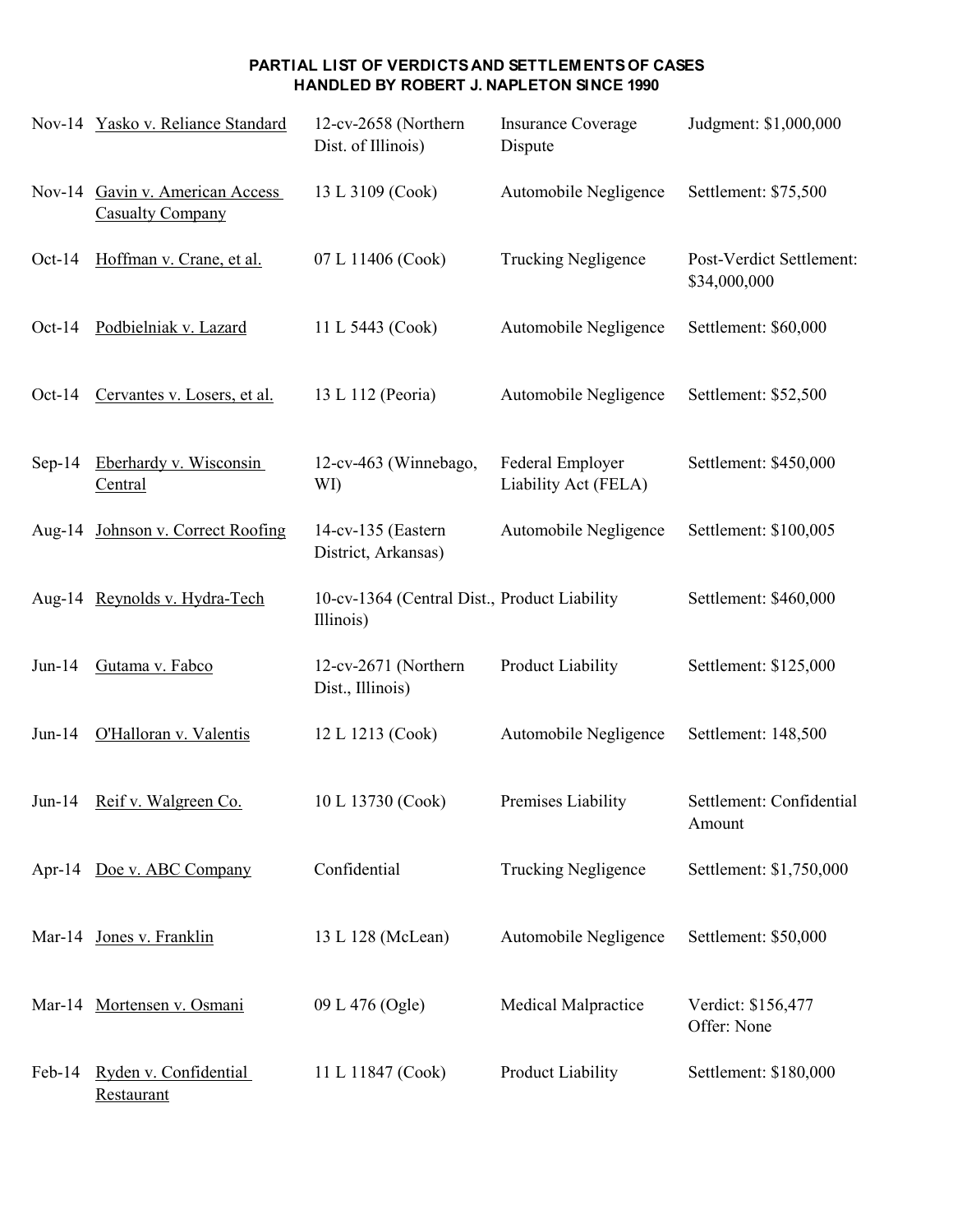| $Jan-14$ | Friedman v. Winston Towers                                    | 12 L 2270 (Cook)     | Premises Liability             | Settlement: \$403,000                       |
|----------|---------------------------------------------------------------|----------------------|--------------------------------|---------------------------------------------|
| $Dec-13$ | Juarez v. Luna                                                | 12 L 11313 (Cook)    | Automobile Negligence          | Settlement: \$170,000                       |
|          | Dec-13 McCullough v. Caise                                    | 12 L 701 (Will)      | Automobile Negligence          | Settlement: \$125,000                       |
|          | Aug-13 Santiago v. Loyola                                     | 08 L 12881 (Cook)    | Medical Malpractice            | Settlement: \$325,000                       |
|          | Nov-12 Confidential plaintiff v.<br>Confidential Iron Company | Confidential (Cook)  | <b>Trucking Negligence</b>     | Settlement: \$1,600,000                     |
| $Nov-12$ | Sievers v. Advocate Christ<br><b>Medical Center</b>           | 10 L 10877 (Cook)    | Medical Malpractice            | Settlement: \$425,000                       |
| $Oct-12$ | DeLeon v. Confidential<br><b>Illinois Hospital</b>            | 10 L 1711 (Cook)     | Medical Negligence             | Settlement: 275,000                         |
| $Sep-12$ | Darby v. Northwestern<br><b>Memorial Hosp</b>                 | 12 L 9942 (Cook)     | Medical Negligence             | Settlement: \$487,500                       |
|          | Aug-12 Mitchell v. Rush                                       | 09 L 1104 (Cook)     | <b>Medical Malpractice</b>     | Settlement: \$460,000                       |
|          | May-12 Ramirez v. FCL Builders, Inc. 08 L 6482 (Cook)         |                      | <b>Construction Negligence</b> | Verdict: \$1,588,000<br>Offer: \$50,000     |
| $Feb-12$ | Hoffman v. Crane, et al.                                      | 07 L 11406 (Cook)    | <b>Trucking Negligence</b>     | Verdict: \$27,672,152<br>Offer: \$2,241,717 |
| $Jan-12$ | Gutierrez v. Lacey, et al.                                    | 09 L 8052 (Cook)     | Medical Negligence             | Settlement: \$400,000                       |
| $Dec-11$ | Farnan v. Noth, et al.                                        | 09 L 1254 (Cook)     | Medical Negligence             | Settlement: \$445,000                       |
|          | Nov-11 Cook v. Nelson Excavating                              | 09 L 80 (Peoria)     | <b>Construction Negligence</b> | Settlement: \$2,645,000                     |
| Oct-11   | Blackler v. Deckard, et al.                                   | 08 L 166 (Winnebago) | <b>Trucking Negligence</b>     | Settlement: \$250,000                       |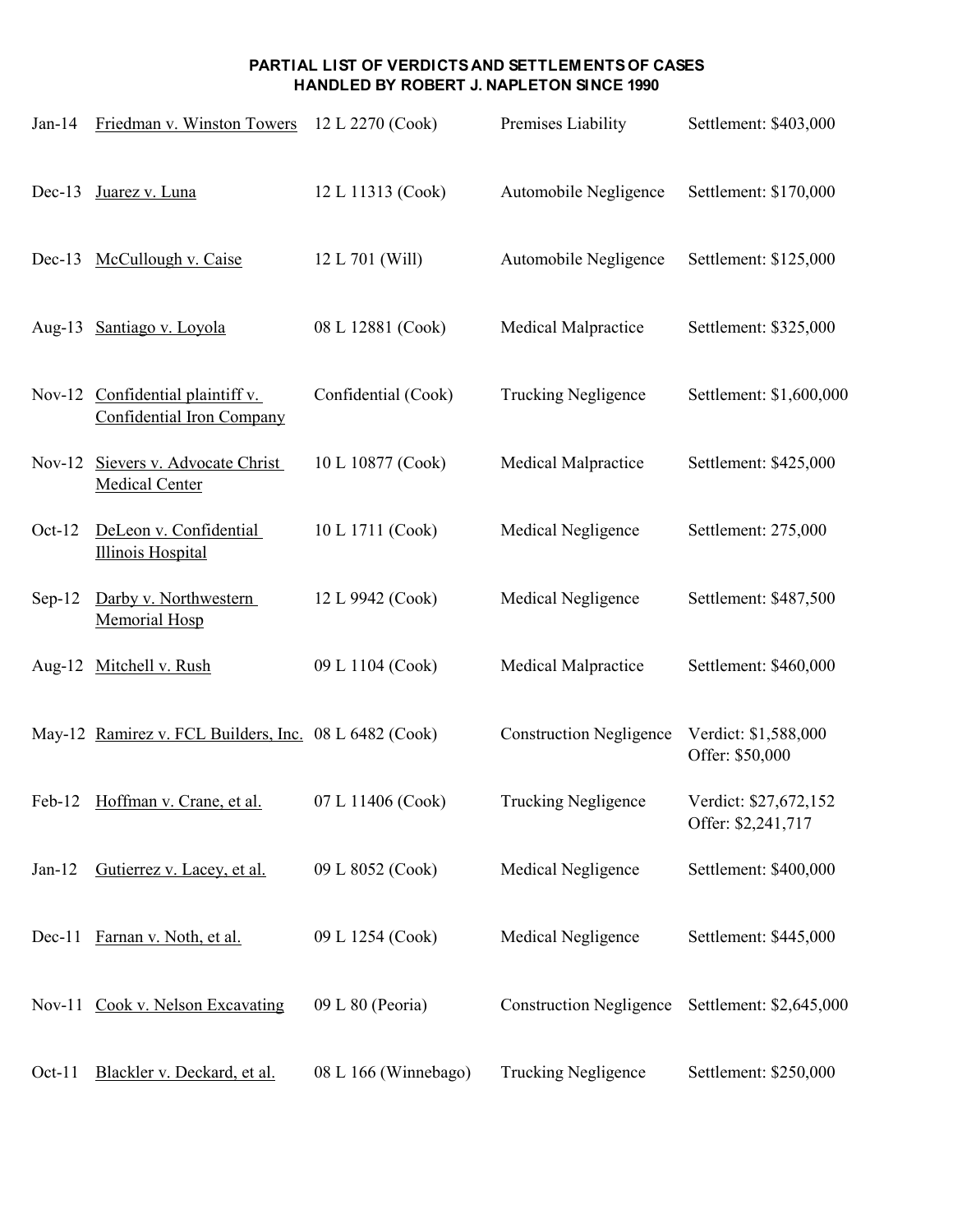| $Oct-11$ | Kawamoto v. Ortiz                                                | 10 L 4501 (Cook)       | Automobile Negligence                             | Settlement: \$100,000                     |
|----------|------------------------------------------------------------------|------------------------|---------------------------------------------------|-------------------------------------------|
|          | July-10 Curierre v. Advocate                                     | 07 L 7817 (Cook)       | Medical Malpractice                               | Settlement: \$100,000                     |
|          | July-10 Perez v. Sparco                                          | 09 L 3958 (Cook)       | Product Liability                                 | Settlement: \$6,272,500                   |
|          | Mar-10 Berglind v. Paintball                                     | 04 L 13330 (Cook)      | Premises Liability                                | Settlement: \$965,000                     |
| $Feb-10$ | Bongiorno v. Loyola                                              | 10 L 1713 (Cook)       | Medical Malpractice                               | Settlement: \$785,000                     |
| $Dec-09$ | Odom v. Corning, Inc.                                            | 07 L 2164 (Cook)       | Product Liability                                 | Settlement: \$100,000                     |
|          | Aug-09 Michalak v. Hartman                                       | No suit filed (Cook)   | Automobile Negligence                             | Settlement: \$200,000                     |
| July-09  | Tobar v. Guzman                                                  | 08 L 435 (Cook)        | Automobile Negligence/                            | Settlement: \$1,101,000                   |
|          | Mar-09 Love v. Jurado                                            | 07 L 9355 (Cook)       | <b>Medical Malpractice</b><br>Medical Malpractice | Settlement: \$525,000                     |
| $Jan-09$ | Clubb v. Frantini                                                | No suit filed (Grundy) | Automobile Negligence                             | Settlement: \$100,000                     |
|          | Dec-08 Smedegard v. Advocate Christ 07 L 3347 (Cook)<br>Hospital |                        | <b>Medical Malpractice</b>                        | Settlement: \$125,000                     |
| Oct-08   | Borowska v. Lambros, et al.                                      | 06 L 13022 (Cook)      | Automobile Negligence                             | Settlement: \$267,500                     |
|          | July-08 Bikulcius v. Miller                                      | No suit filed (Cook)   | Automobile Negligence                             | Settlement: \$100,000                     |
| Apr-08   | Craver v. Vermeer                                                | 04 L 11 (Livingston)   | <b>Construction Negligence</b>                    | Verdict: \$14,605,200<br>Offer: \$500,000 |
| Jan-08   | Peele v. Avendt                                                  | 07 L 8750 (Cook)       | Automobile Negligence                             | Settlement: \$500,000                     |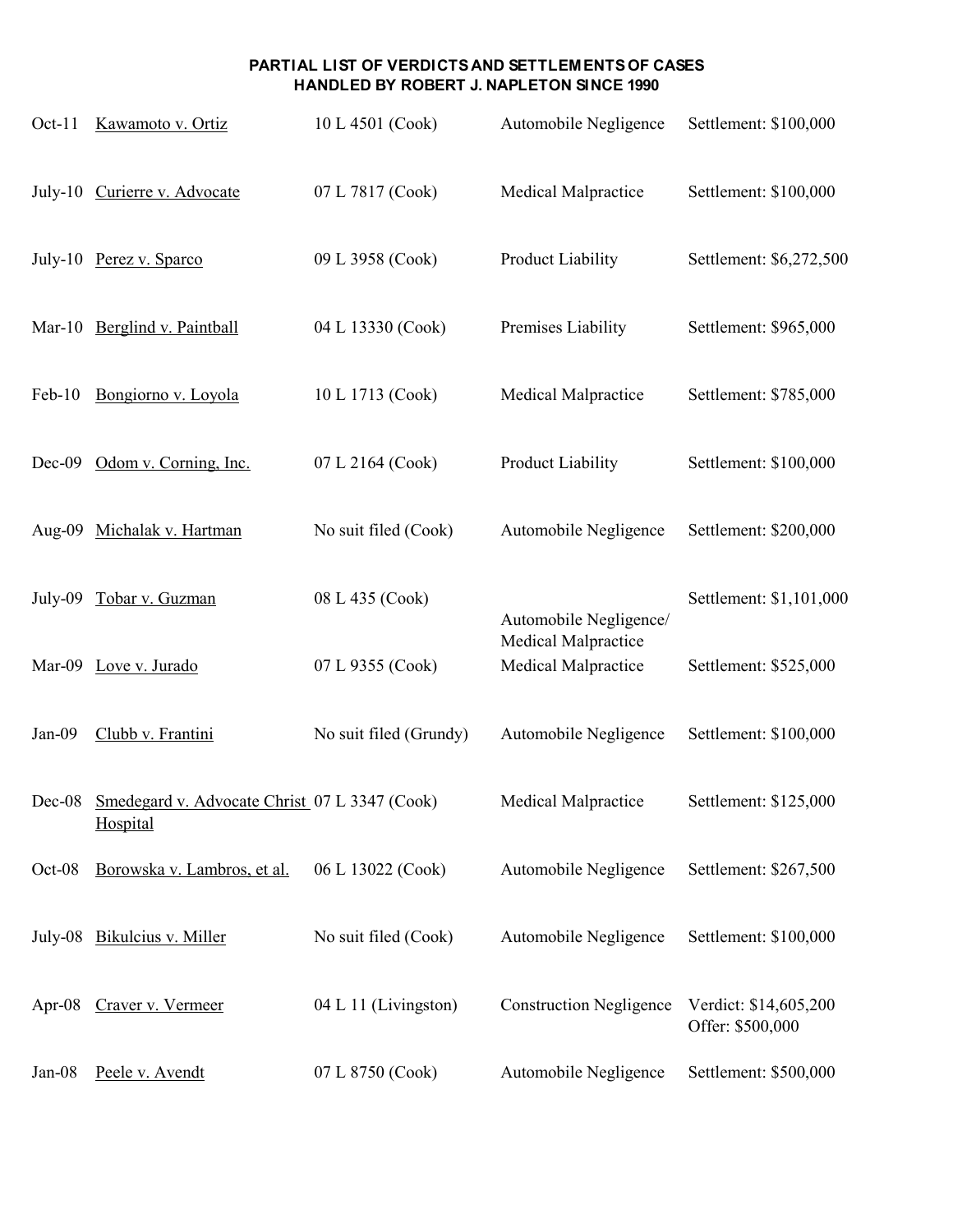| Oct-07    | Chapman v. Northwestern, et 03 L 3491 (Cook)<br><u>al.</u>       |                                    | Medical Malpractice        | Settlement: \$1,540,000             |
|-----------|------------------------------------------------------------------|------------------------------------|----------------------------|-------------------------------------|
| Oct-07    | Murphy v. Nason                                                  | 05 L 2616 (Cook)                   | Wrongful Death             | Settlement: \$695,000               |
| Oct-07    | Fisher v. Soneheimer                                             | 06 L 2429 (Cook)                   | <b>Medical Malpractice</b> | Settlement: \$225,000               |
| $Oct-07$  | Medrano v. Shorr                                                 | 03 L 590 (Will)                    | Automobile Negligence      | Settlement: \$175,000               |
|           | May-07 Pringle v. Sheinkop                                       | 03 L 8100 (Cook)                   | Medical Malpractice        | Settlement: \$700,000               |
| Apr- $07$ | Ligdas v. Swedish Covenant<br>Hosp.                              | 02 L 9649 (Cook)                   | Medical Malpractice        | Settlement: \$125,000               |
| Feb-07    | Francois v. Ramirez                                              | 03 L 12404 (Cook)                  | Medical Malpractice        | Verdict: \$2,013,789<br>Offer: None |
| $Jan-07$  | Lucio v. Secretary of Health,<br>et al.                          | 04-1436V (Fed. Court<br>of Claims) | Vaccine Injury Act         | Verdict: \$338,741<br>Offer: None   |
| $Oct-06$  | Valdovinos v. Sauer                                              | 02 L 202 (Will)                    | Medical Malpractice        | Verdict: \$450,000<br>Offer: None   |
| Mar-06    | Oppelt v. Confidential Product 02 L 8686 (Cook)<br>Manufacturer  |                                    | Product Liability          | Settlement: \$2,510,000             |
|           | Feb-06 Buckler v. Victor, et al.                                 | 02 L 15591 (Cook)                  | Medical Malpractice        | Settlement: \$2,225,000             |
|           | Sept-05 Tracy v. Freund, et al.                                  | 02 L 11583 (Cook)                  | Medical Malpractice        | Verdict: \$2,711,295<br>Offer: None |
|           | Sept-05 Nicholson v. Illinois Risk<br><b>Management Services</b> | 02 L 19 (Grundy)                   | Medical Malpractice        | Settlement: \$5,537,500             |
|           | Sept-05 Prouty v. Good Shepard                                   | 03 L 7282 (Cook)                   | Medical Malpractice        | Settlement: \$600,000               |
|           | Aug-05 Kotin v. Schroeder                                        | 02 L 2689 (Cook)                   | Medical Malpractice        | Verdict: \$1,482,289<br>Offer: None |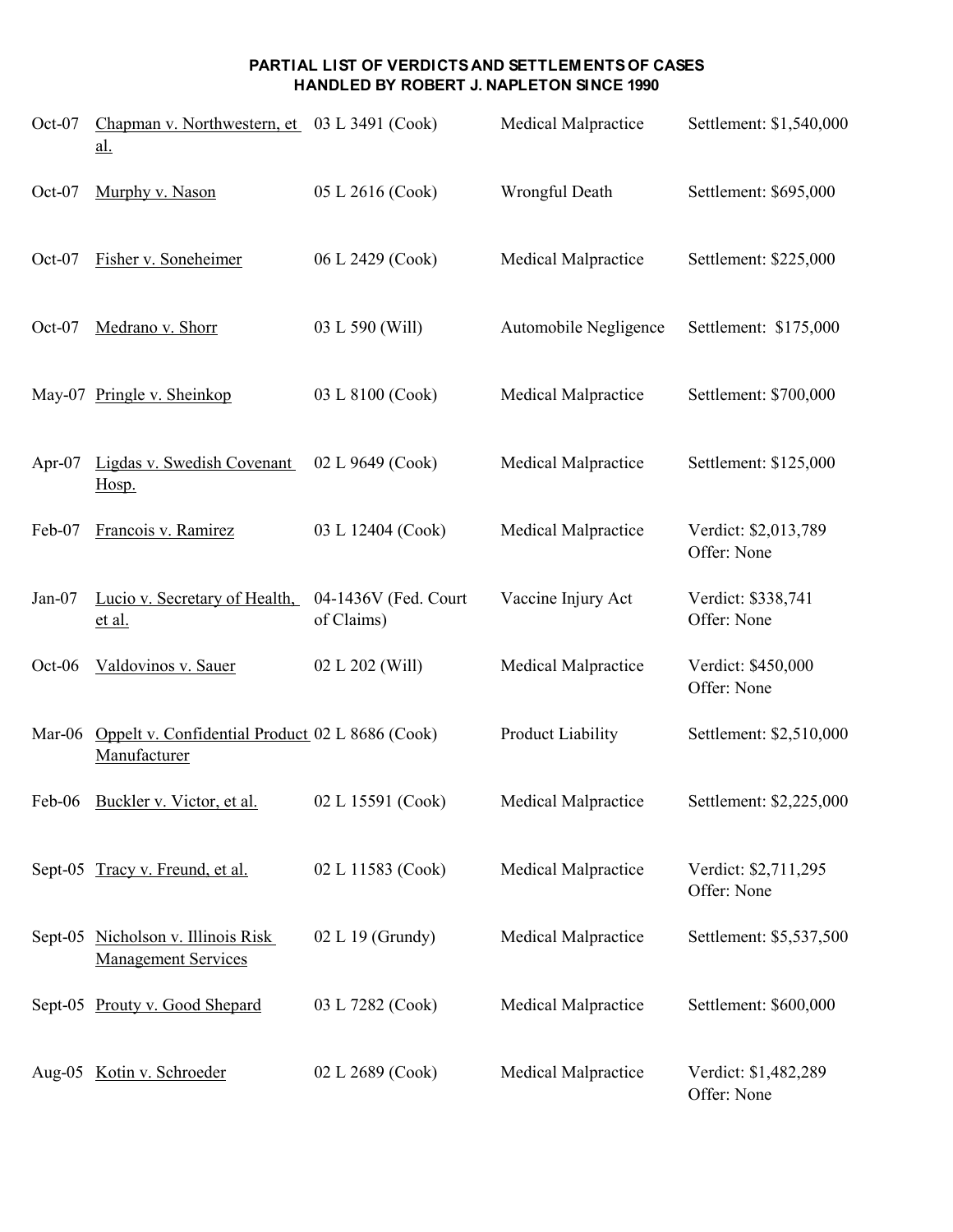|          | Apr-05 Ethridge v. Welsh, et al.                                 | 01 L 11619 (Cook) | <b>Product Liability</b>       | Settlement: \$2,946,815                    |
|----------|------------------------------------------------------------------|-------------------|--------------------------------|--------------------------------------------|
|          | June-04 Clanton v. a confidential<br><b>Cook County hospital</b> | 03 L 16168 (Cook) | <b>Medical Malpractice</b>     | Settlement: \$325,000                      |
|          | Sept-03 Prowell v. City of Chicago                               | 03 L 4695 (Cook)  | Paramedic Misconduct           | Settlement: \$357,500                      |
|          | Sept-03 Wallace(Harris) v. Car/Kare                              | 02 L 11501 (Cook) | Automobile Negligence          | Settlement: \$925,000                      |
|          | Sept-03 Bretzman v. Stevens                                      | 02 L 10057 (Cook) | <b>Product Liability</b>       | Settlement: \$1,050,000                    |
|          | Aug-03 Masterson v. Palace                                       | 01 L 09371 (Cook) | Premises Liability             | Settlement: \$300,000                      |
|          | June-03 Warf v. White                                            | 00 L 10459 (Cook) | Willful & Wanton<br>Misconduct | Verdict: \$2,185,234<br>Offer: \$30,000    |
|          | June-03 Stitak v. St. James Hosp.                                | 00 L 3506 (Cook)  | Medical Malpractice            | Settlement: \$1,000,000                    |
|          | Mar-03 Kenney v. Vienne, et al.                                  | 99 L 37 (Grundy)  | Medical Malpractice            | Settlement: \$950,000                      |
| $Jan-03$ | Musillo v. Gillis, et al.                                        | 01 L 5848 (Cook)  | <b>Medical Malpractice</b>     | Settlement: \$7,625,000                    |
|          | Sept-02 Melton v. Air Wisconsin                                  | 98 L 13029 (Cook) | Premises Liability             | Settlement: \$300,000                      |
|          | Sept-02 McCartin v. Mercy Hospital                               | 99 L 14475 (Cook) | Medical Malpractice            | Settlement: \$200,000                      |
|          | Sept-02 Bellas v. Hoffman                                        | 98 L 11250 (Cook) | <b>Medical Malpractice</b>     | Settlement: \$200,000                      |
|          | Sept-02 Tobar v. McMahon                                         | 00 L 13540 (Cook) | Automobile Negligence          | <b>Arbitration Award:</b><br>\$86,400      |
|          | Aug-02 Perez v. MacNeal Memorial<br>Hosp.                        | 02 L 9459 (Cook)  | Medical Malpractice            | Offer: \$55,000<br>Settlement: \$1,800,000 |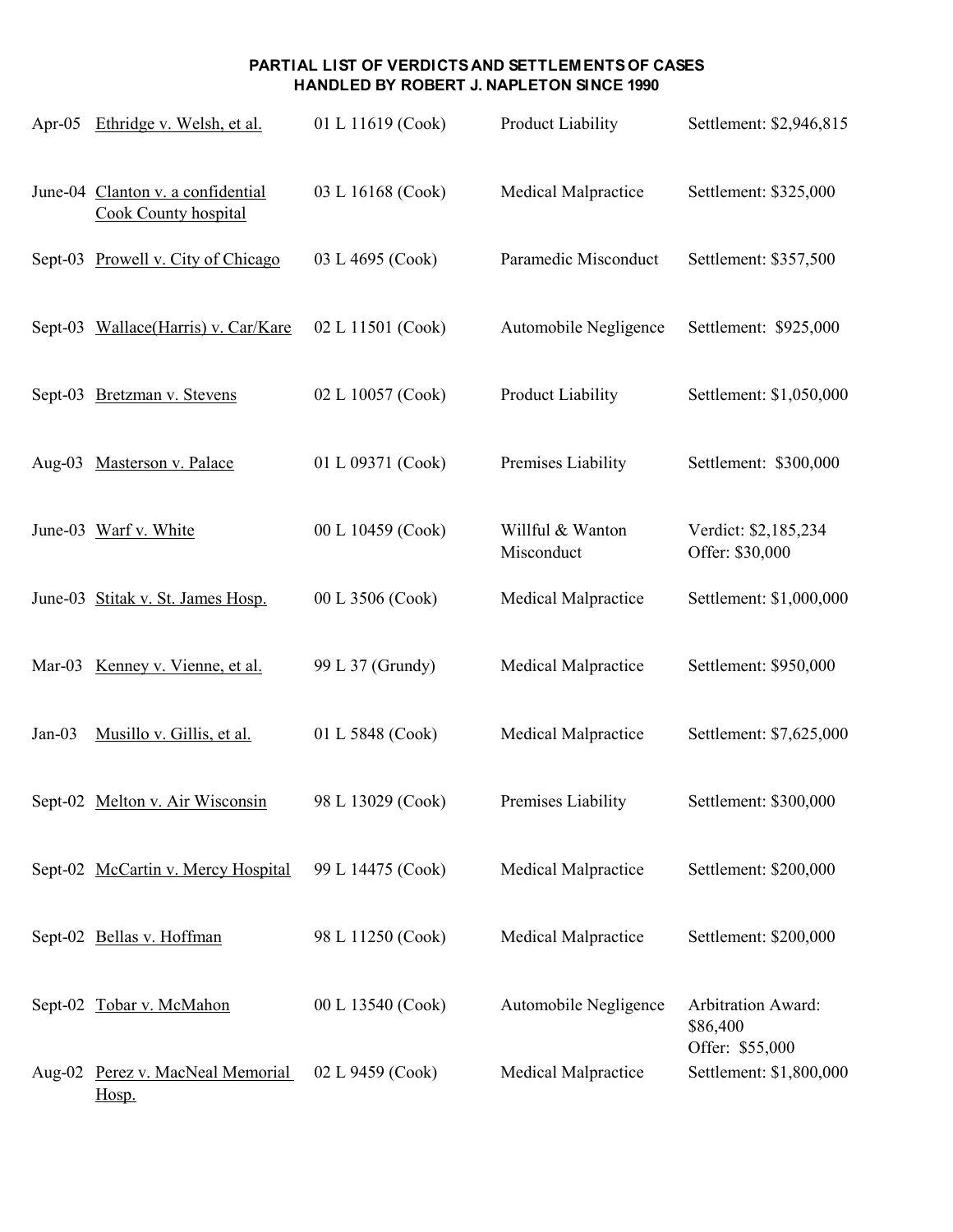|           | June-02 McNally v. Kim                           | 98 L 7080 (Cook)     | Medical Malpractice                             | Settlement: \$700,000                                        |
|-----------|--------------------------------------------------|----------------------|-------------------------------------------------|--------------------------------------------------------------|
|           | May-02 Williams v. Loyola Univ.<br>Med. Ctr.     | 99 L 934 (Cook)      | Medical Malpractice                             | Settlement: \$1,375,000                                      |
| Apr- $02$ | White v. Cook County Hosp.                       | 99 L 4138 (Cook)     | Medical Malpractice                             | Settlement: \$15,000,000                                     |
| $Jan-02$  | Dotson v. Mesa Emcare, Inc.                      | 99 L 11856 (McHenry) | Medical Malpractice                             | Settlement: \$825,000                                        |
| Oct-01    | Petrovich v. Share HMO                           | 93 L 6322 (Cook)     | Medical Malpractice                             | Settlement: \$1,232,000                                      |
| $Sep-01$  | Lopez v. Service OnSite                          | 98 L 5322 (Cook)     | Product Liability                               | Settlement: \$306,250                                        |
| $Jul-01$  | Kellogg v. Loyola                                | 99 L 12311 (Cook)    | Medical Malpractice                             | Settlement: \$325,000                                        |
| $Jul-01$  | Barbaro v. Christ Hospital                       | 00 L 1543 (Cook)     | Premises Liability                              | Settlement: \$250,000                                        |
| $Jun-01$  | Kern v. Pekin Ins.                               | 98 L 13207 (Cook)    | Automobile Negligence                           | <b>Arbitration Award:</b><br>\$215,000<br>Offer: \$150,000   |
| $Jun-01$  | Cortez v. Mt. Sinai                              | 97 L 7314 (Cook)     | <b>Medical Malpractice</b>                      | Settlement: \$460,000                                        |
| Apr- $01$ | Bilek v. Surf, Inc.                              | 99 L 6283 (Cook)     | <b>Construction Negligence</b>                  | Settlement: \$175,000                                        |
| Apr- $01$ | Ingram v. Fritz                                  | 98 L 2 (Will)        | Medical Malpractice                             | Verdict of \$375,000<br>(Offer: None)                        |
| Mar-01    | Carmona v. (Defendant's<br>name is confidential) | 96 L 9806 (Cook)     | Architectural Malpractice Settlement: \$704,099 |                                                              |
| $Mar-01$  | Cannova v. Allstate                              | (Cook)               | Automobile Negligence                           | <b>Arbitration Award:</b><br>\$95,000<br>(Offer: $$65,000$ ) |
| Feb-01    | MontMarquette v. Borders                         | 98 L 31 (Will)       | <b>Medical Malpractice</b>                      | Verdict of \$2.25 million<br>(Offer: None)                   |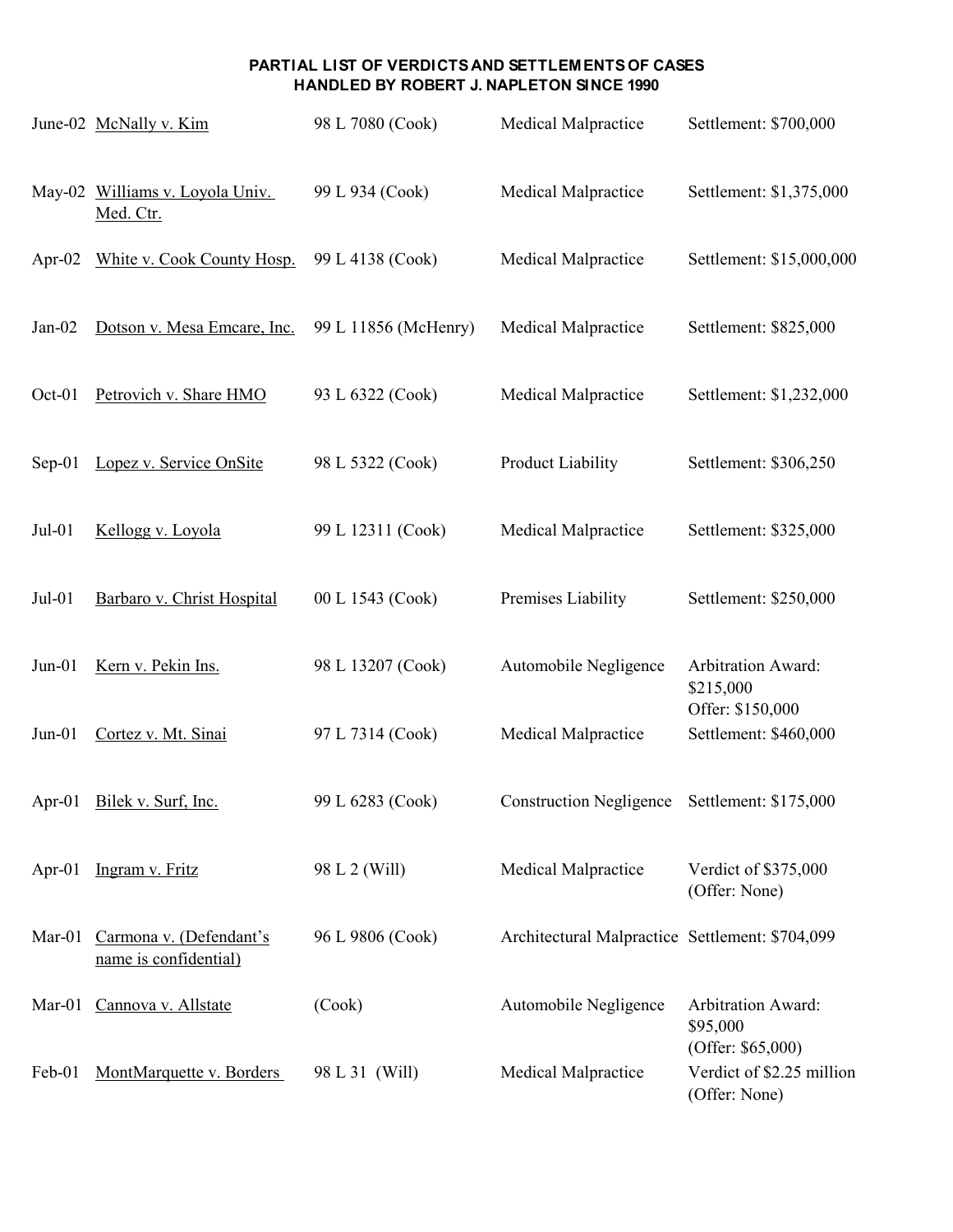| Feb-01    | Dillavou v. Amadeo, et al.      | 97 L 16082 (Cook)               | Product Liability              | Settlement: \$1,138,000                     |
|-----------|---------------------------------|---------------------------------|--------------------------------|---------------------------------------------|
| $Jan-01$  | Krivach v. Hammond Clinic       | 45C01-9912-CT-2236<br>(Indiana) | Medical Malpractice            | Settlement: \$725,000                       |
| $Dec-00$  | Stratton v. CNA                 | 97 L 4995 (Cook)                | Premises Liability             | Settlement: \$176,500                       |
| $Sep-00$  | Santiago v. Univ. of Chicago    | 96 L 1674 (Cook)                | Medical Malpractice            | Settlement: \$400,000                       |
| $Jul-00$  | Madison v. Christ Hospital      | 96 L 1805 (Cook)                | Medical Malpractice            | Settlement: \$375,000                       |
|           | May-00 Nelson v. ManorCare      | 97 L 10870 (Cook)               | Nursing Home Neglect           | Settlement: \$122,500                       |
| Apr- $00$ | Turchan v. Hauser               | 97 L 15350 (Cook)               | Medical Malpractice            | Settlement: \$375,000                       |
| Apr- $00$ | Jouret v. Terna                 | 94 L 8068 (Cook)                | Medical Malpractice            | Verdict of \$234,342<br>Offer: None         |
|           | Mar-00 O'Connor v. Cook, et al. | 99 L 4 (Kankakee)               | <b>Medical Malpractice</b>     | Settlement: \$250,000                       |
|           | Mar-00 Henry v. Northwestern    | 99 L 14661 (Cook)               | <b>Construction Negligence</b> | Settlement: \$309,260                       |
| Dec-99    | Taylor v. Curtin                | 95 L 9265 (Cook)                | <b>Medical Malpractice</b>     | Settlement: \$140,000                       |
|           | Aug-99 Gaughan v. Gibula        | 94 LA 22 (McHenry)              | <b>Medical Malpractice</b>     | Verdict: \$125,000<br>(Offer: None)         |
|           | May-99 Schaub v. CSM            | 95 L 61 (Champaign)             | <b>Structural Work Act</b>     | Settlement: \$114,000                       |
| Apr-99    | Schroer v. Koontz               | 98 L 362 (Cook)                 | Automobile Negligence          | Arbitration Award: \$300,000<br>Offer: None |
| Apr-99    | Sarkissian v. Shulman           | 96 L 12198 (Cook)               | Medical Malpractice            | Settlement: \$285,000                       |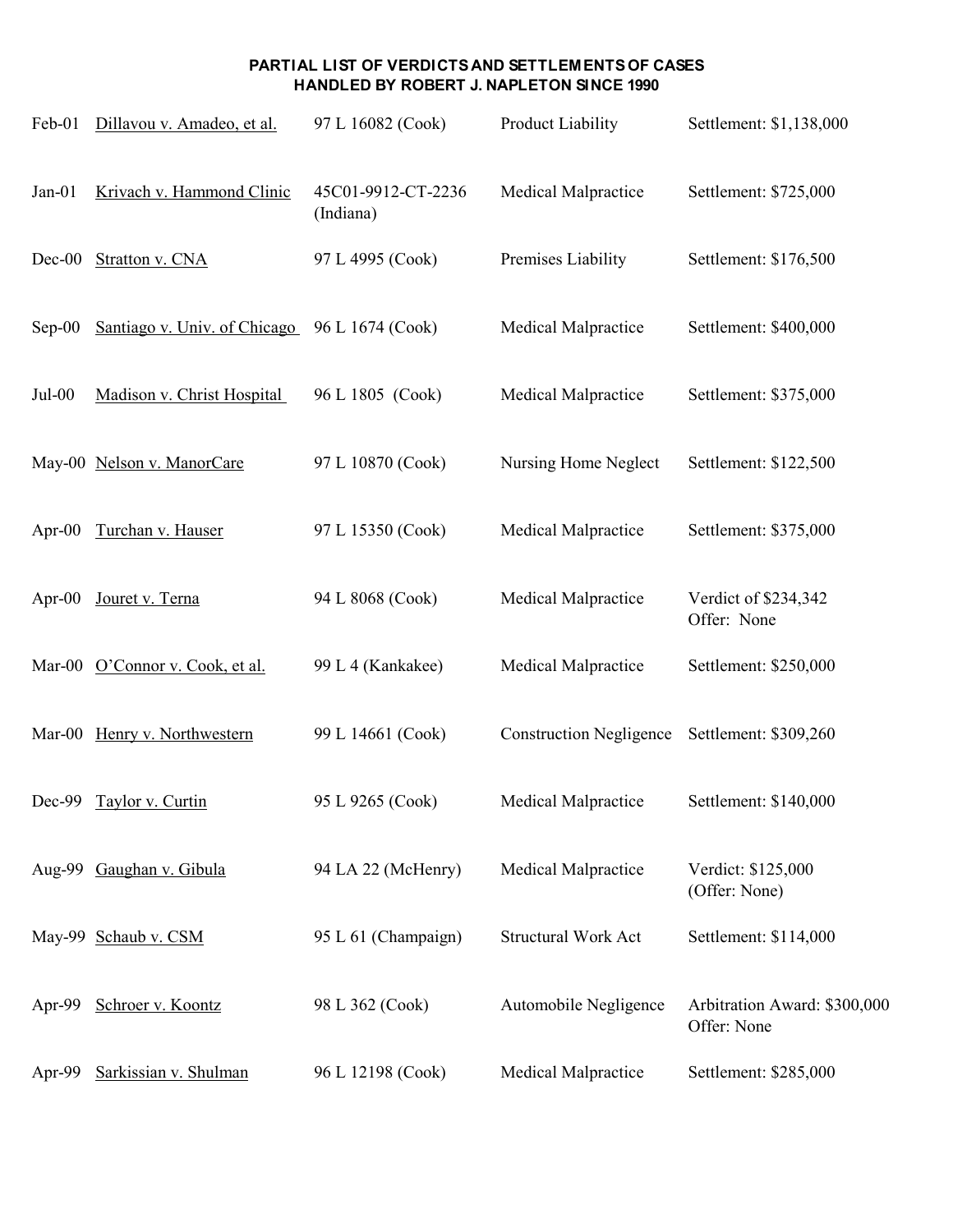|          | Mar-99 McFee v. Sundar                        | 95 L 5821 (Cook)                        | <b>Medical Malpractice</b> | Settlement: \$500,000   |
|----------|-----------------------------------------------|-----------------------------------------|----------------------------|-------------------------|
| Feb-99   | Fair v. Daniels                               | 94 L 13687 (Cook)                       | Premises Liability         | Settlement: \$140,000   |
| Jan-99   | Dunne v. Northwest Hosp.                      | 95 L 6346 (Cook)                        | Medical Malpractice        | Settlement: \$495,000   |
|          | Nov-98 Moore v. Plaza Terrace                 | 95 L 15302 (Cook)                       | Nursing Home Neglect       | Settlement: \$175,000   |
|          | Nov-98 Dunn v. Diversified                    | 94 L 4167 (Cook)                        | <b>Structural Work Act</b> | Settlement: \$717,066   |
| Oct-98   | Arreguin v. Star Delivery                     | 45D05-9696-CT-1134<br>(Lake County, IN) | Automobile Negligence      | Settlement: \$450,000   |
| Sep-98   | West v. McDonald                              | 96 L 2615 (Cook)                        | Premises Liability         | Settlement: \$175,572   |
| Sep-98   | Curran v. Indep. Regional<br>Hosp.            | CV97-1949<br>(Jackson Cty, MO)          | Medical Malpractice        | Settlement: \$254,101   |
|          | Aug-98 Karczewski v. Standard                 | 94 L 6909 (Cook)                        | Slip, Trip & Fall          | Settlement: \$179,500   |
| Aug-98   | Walker v. Central DuPage<br>Hosp.             | 96 L 2615 (DuPage)                      | <b>Medical Malpractice</b> | Settlement: \$275,000   |
| $Jun-98$ | Latham v. Country Companies 95 L 549 (Peoria) |                                         | Automobile Negligence      | Settlement: \$1,475,000 |
| Jun-98   | Hornback v. Schmid                            | 71 CO1-9705-CP00725<br>(St. Joseph, IN) | Automobile Negligence      | Settlement: \$200,000   |
| Feb-98   | Pawlisz v. Meyer Medical                      | 96 L 6043 (Cook)                        | Medical Malpractice        | Settlement: \$1,300,000 |
| $Dec-97$ | Langlois v. Christ Hosp.                      | 95 L 5718 (Cook)                        | <b>Medical Malpractice</b> | Settlement: \$350,000   |
| Aug-97   | Furman v. Furman                              | 95 L 5627 (Cook)                        | Automobile Negligence      | Settlement: \$400,000   |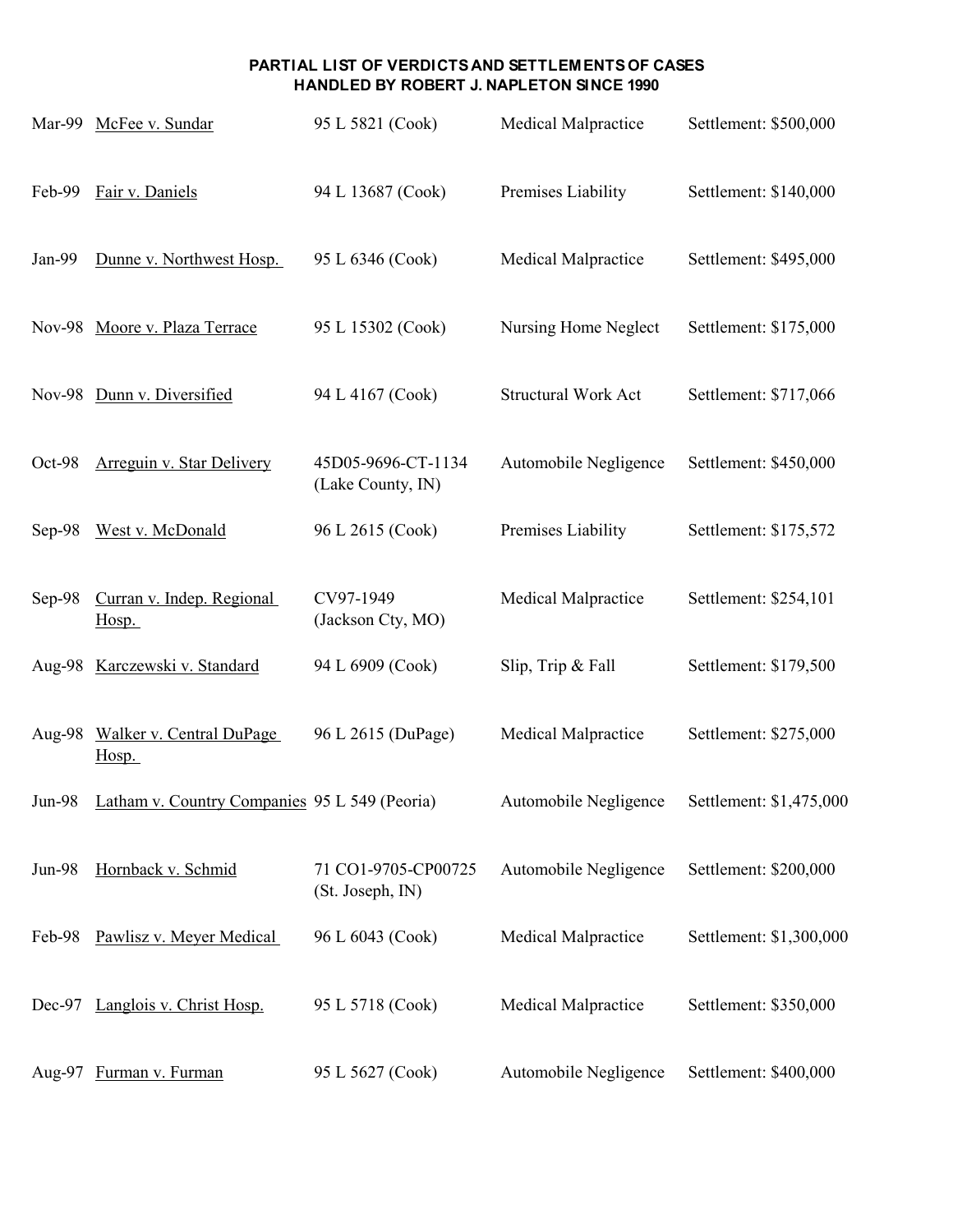|          | Aug-97 Carter v. P.K. DeMars                             | 94 L 1513 (Champaign) | Structural Work Act        | Settlement: \$495,647                           |
|----------|----------------------------------------------------------|-----------------------|----------------------------|-------------------------------------------------|
| Jun-97   | Snyder v. MacNeal                                        | 95 L 18040 (Cook)     | Medical Malpractice        | Settlement: \$195,000                           |
| $Jun-97$ | DiSalvo v. St. Therese Hosp. 95 L 1623 (Lake)            |                       | Medical Malpractice        | Settlement: \$150,000                           |
|          | May-97 Costello v. Ill. Toll Highway<br><b>Authority</b> | 93 L 8709 (Cook)      | <b>Structural Work Act</b> | Settlement: \$471,653                           |
|          | May-97 Galvan v. U.S. Industries                         | 93 L 413 (Cook)       | Product Liability          | Settlement: \$496,003                           |
| $Jan-97$ | Lacey v. Mansur                                          | 93 L 12474 (Cook)     | Medical Malpractice        | Settlement: \$1,000,000                         |
|          | Dec-96 Gavin v. Newsome                                  | 95 M 5458 (Cook)      | Automobile Negligence      | Verdict of \$55,436<br>Offer: \$15,000          |
| Jun-96   | Greenfield v. State Farm                                 | 94 L 9266 (Cook)      | Automobile Negligence      | Arbitration Award: \$115,000<br>Offer: \$55,000 |
|          | Apr-96 Cortez v. Villaba                                 | 94 L 13631 (Cook)     | Medical Malpractice        | Settlement: \$340,000                           |
|          | Aug-95 Sydnor v. City of Chgo                            | 93 L 5331 (Cook)      | <b>Street Hazard</b>       | Settlement: \$637,500                           |
|          | Aug-95 Gervais v. Michael Reese                          | 91 L 20425 (Cook)     | Medical Malpractice        | Settlement: \$200,000                           |
|          | Mar-94 DiMarco v. City of Chgo                           | 89 L 14363 (Cook)     | Trip & Fall                | Net Verdict: \$2,767,581<br>Offer: \$66,000     |
| $Jan-94$ | Kopicki v. Nicklas                                       | 90 L 5043 (Cook)      | Medical Malpractice        | Settlement: \$210,000                           |
|          | Nov-93 Skalsa v. Lion Tool                               | 91 L 2596(DuPage)     | Product Liability          | Settlement: \$187,500                           |
| Jul-93   | Seger v. White                                           | 93 L 8703 (Cook)      | Automobile Negligence      | Settlement: \$250,000                           |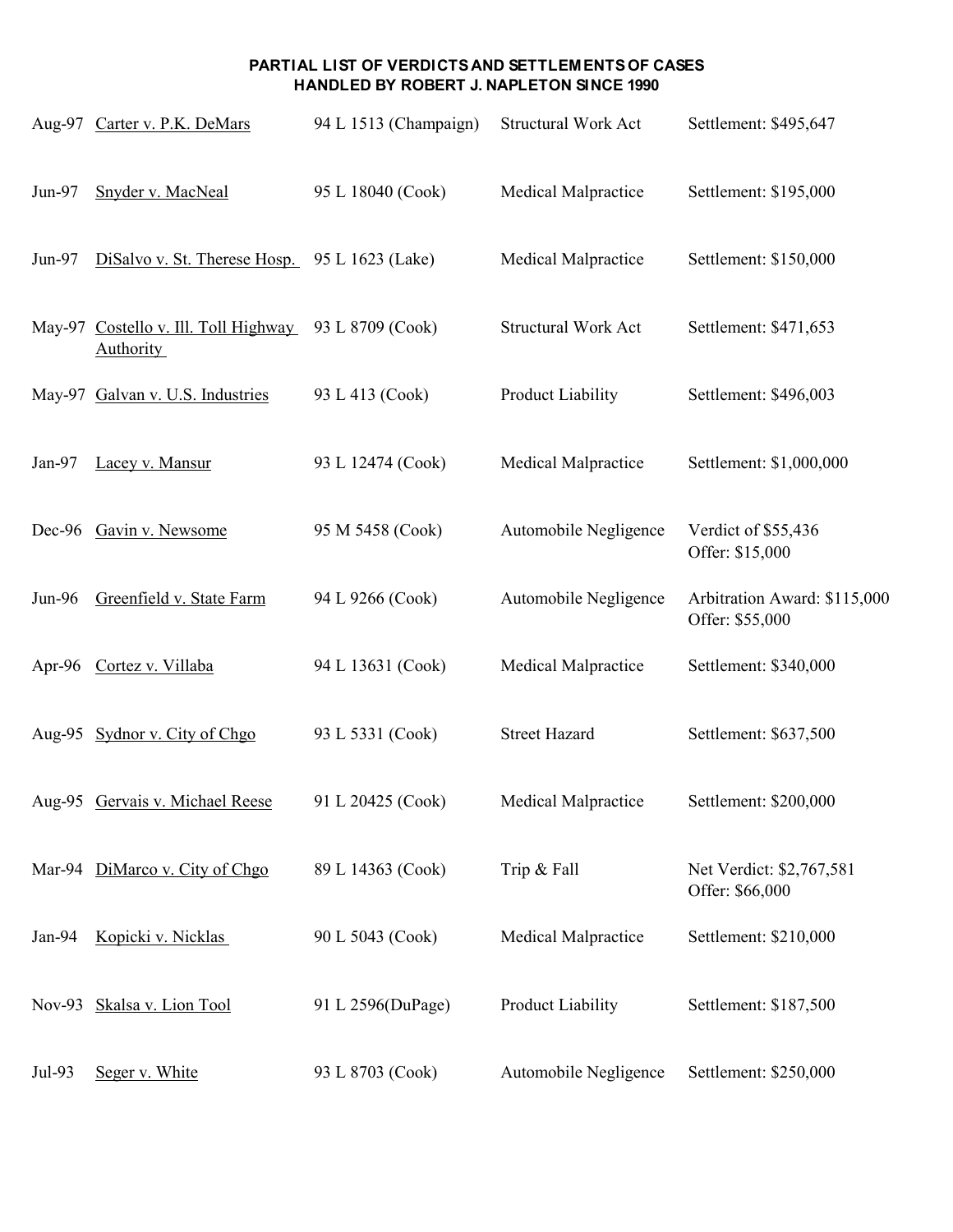| $Jun-93$ | Carballo v. BTD Paving           | 91 L 12818 (Cook)         | Automobile Negligence        | Verdict of \$508,819<br>(Offer: None)  |
|----------|----------------------------------|---------------------------|------------------------------|----------------------------------------|
|          | May-93 Soper v. Volkswagen       | 89 C 6248<br>(Fed. Court) | Product Liability            | Settlement: \$212,500                  |
| Feb-93   | Abner v. VanNuys                 | 91 L 1798 (Lake)          | Medical Malpractice          | Settlement: \$675,000                  |
| Sep-92   | DeSalvo v. DeVito                | 87 L 10815 (Cook)         | Automobile Negligence        | Verdict of \$41,230<br>(Offer: None)   |
|          | Aug-92 Dixon v. City of Chicago  | 87 L 13458 (Cook)         | Product Liability            | Verdict of \$35,495<br>Offer: \$1,000  |
| Mar-92   | Molnar v. DeRose                 | 90 M4 100267 (Cook)       | Automobile Negligence        | Verdict of \$65,778<br>Offer: \$10,000 |
|          | Nov-91 Drew v. NI-Gas            | 90 L 2270 (Will)          | Product Liability            | Settlement: \$1,500,000                |
| Oct-91   | Hryniszak v. CTA                 | 89 L 4383 (Cook)          | Common Carrier<br>Negligence | Settlement: \$125,000                  |
| Sep-91   | Prist v. Prestia                 | 86 L 14802 (Cook)         | Automobile Negligence        | Settlement: \$135,000                  |
| Jul-91   | O'Neill v. Kuhl                  | 88 L 2184 (Cook)          | Automobile Negligence        | Settlement: \$115,000                  |
| $Jun-91$ | Pigusch v. Brutu                 | 85 L 25905 (Cook)         | Automobile Negligence        | Settlement: \$120,000                  |
|          | May-91 Haley v. Doughboy         | 84 L 1136 (Cook)          | Product Liability            | Settlement: \$1,400,000                |
|          | May-91 Hickey v. Christ Hospital | 92 L 5159 (Cook)          | Medical Malpractice          | Settlement: \$175,000                  |
|          | Mar-91 Burkhardt v. Panduit      | 89 L 642 (Will)           | Structural Work Act          | Settlement: \$808,000                  |
|          | Nov-90 Sielck v. Perry           | 89 L 1467 (Lake)          | Trip & Fall                  | Settlement: \$292,500                  |